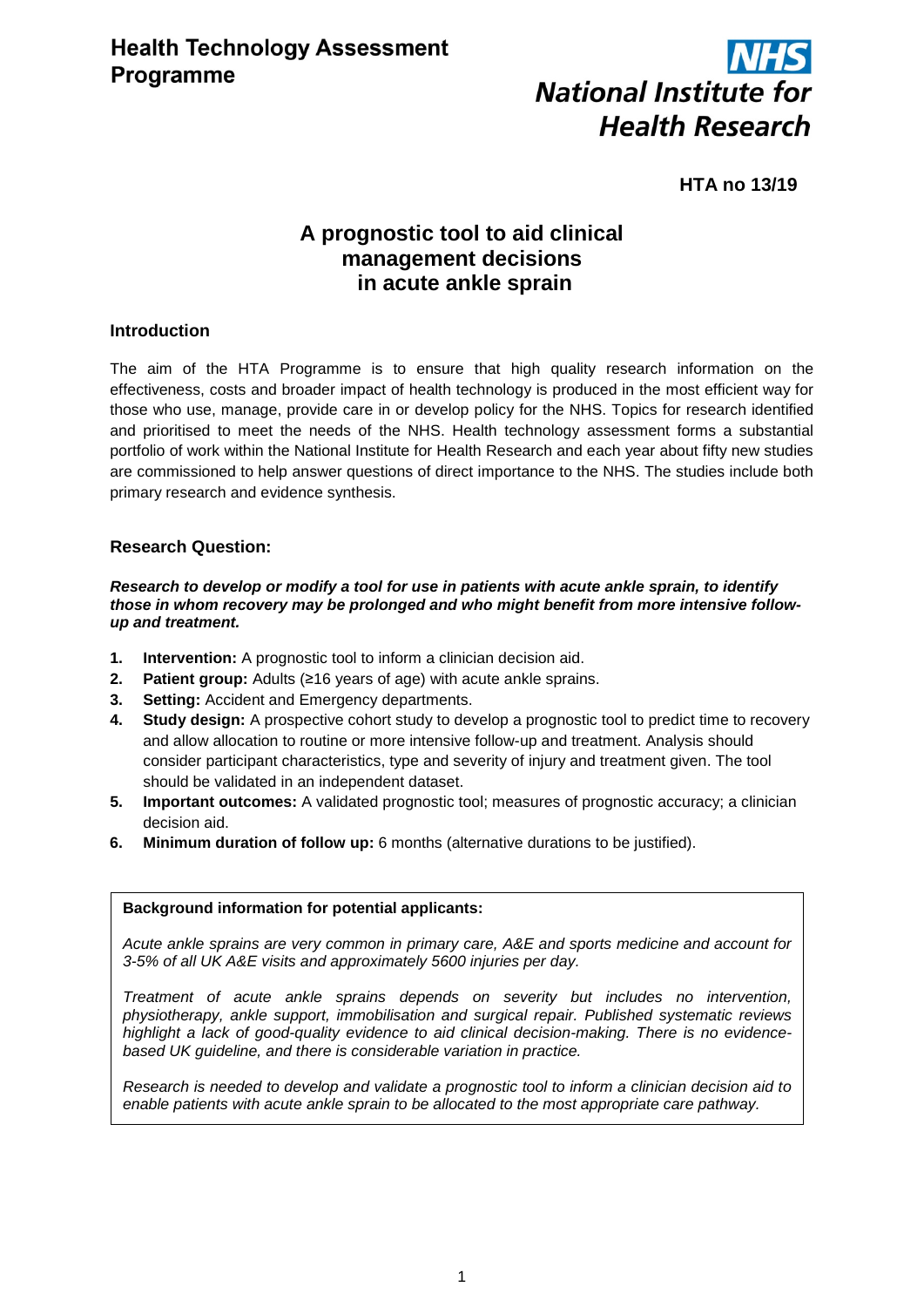## **Notes to Applicants**

The NIHR Health Technology Assessment Programme is funded by the NIHR, with contributions from the CSO in Scotland, NISCHR in Wales, and the Public Health Agency in Northern Ireland. Researchers from Northern Ireland and Scotland for certain NICE related calls should contact NETSCC to discuss their eligibility to apply.

For many of the questions posed by the HTA Programme, a randomised controlled trial is likely to be the most appropriate method of providing an answer. However, there may be practical or ethical reasons why this might not be possible. Applicants proposing other research methods are invited to justify these choices.

Applicants are asked to:

- 1. Follow the Medical Research Council's Good Clinical Practice guidelines [\(http://www.mrc.ac.uk/Utilities/Documentrecord/index.htm?d=MRC002416\)](http://www.mrc.ac.uk/Utilities/Documentrecord/index.htm?d=MRC002416) when planning how studies, particularly RCTs, will be supervised. Further advice specific to each topic will be given by the HTA Programme at full proposal and contract stages.
- 2. Note that trials involving medicinal products must comply with "The Medicines for Human Use (Clinical Trials) Regulations 2004". In the case of such trials, the DH expects the employing institution of the chief investigator to be nominated as the sponsor. Other institutions may wish to take on this responsibility or agree co-sponsorship with the employing institution. The DH is prepared to accept the nomination of multiple sponsors. Applicants who are asked to submit a full proposal will need to obtain confirmation of a sponsor(s) to complete their application. The DH reserve the right to withdraw from funding the project if they are not satisfied with the arrangements put in place to conduct the trial.

The MHRA [\(info@mhra.gsi.gov.uk,](mailto:info@mhra.gsi.gov.uk) [http://www.mhra.gov.uk\)](http://www.mhra.gov.uk/) can provide guidance as to whether your trial would be covered by the regulations. The DH/MRC website [\(http://www.ct-toolkit.ac.uk/\)](http://www.ct-toolkit.ac.uk/) also contains the latest information about Clinical Trials regulations and a helpful FAQ page.

In line with the government's transparency agenda, any contract resulting from this tender may be published in its entirety to the general public. Further information on the transparency agenda is at: [http://transparency.number10.gov.uk/#](http://transparency.number10.gov.uk/)

Applicants are recommended to seek advice from suitable methodological support services, at an appropriate stage in the development of their research idea and application. It is advisable to make contact at an early a stage as possible to allow sufficient time for discussion and a considered response.

#### The NIHR Research Design Service

[\(http://www.nihr.ac.uk/infrastructure/Pages/infrastructure\\_research\\_design\\_services.aspx\)](http://www.nihr.ac.uk/infrastructure/Pages/infrastructure_research_design_services.aspx) can advise on appropriate NIHR Programme choice, and developing and designing high quality research grant applications.

#### **Clinical Trials Toolkit**

Researchers designing or undertaking clinical trials are encouraged to consult the Clinical Trials Toolkit [\(www.ct-toolkit.ac.uk\)](http://www.ct-toolkit.ac.uk/home). This NIHR resource is an innovative website designed to help researchers navigate through the complex landscape of setting up and managing clinical trials in line with regulatory requirements. Although primarily aimed at those involved in publicly funded Clinical Trials of Investigational Medicinal Products (CTIMPs), the Toolkit will also benefit researchers and R&D staff working on trials in other areas, who will find useful information and guidance of relevance to the wider trials environment.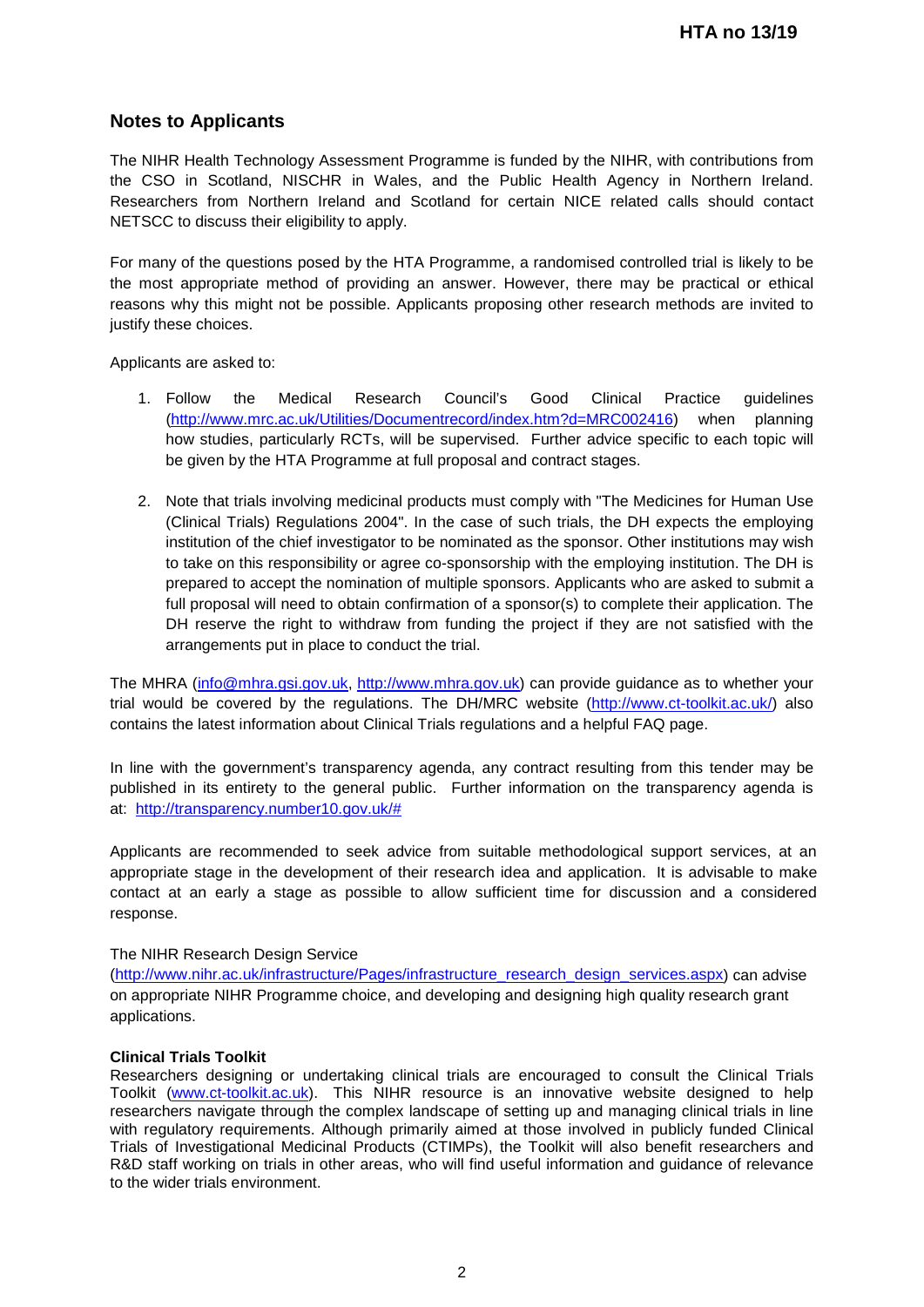## **Research networks**

The HTA Programme expects, where appropriate, that applicants will work with the relevant research network.

## **Making an application**

If you wish to submit an outline proposal on this topic, complete the on-line application form at http://www.hta.ac.uk/funding/standardcalls/index.shtml and submit it on line by **29th August 2013**. Applications will be considered by the HTA Commissioning Board at its meeting in **November**. For outline applications, if shortlisted, investigators will be given a minimum of eight weeks to submit a full proposal.

#### *Applications received electronically after 1300 hours on the due date will not be considered.*

*Please see GUIDANCE ON APPLICATIONS overleaf.*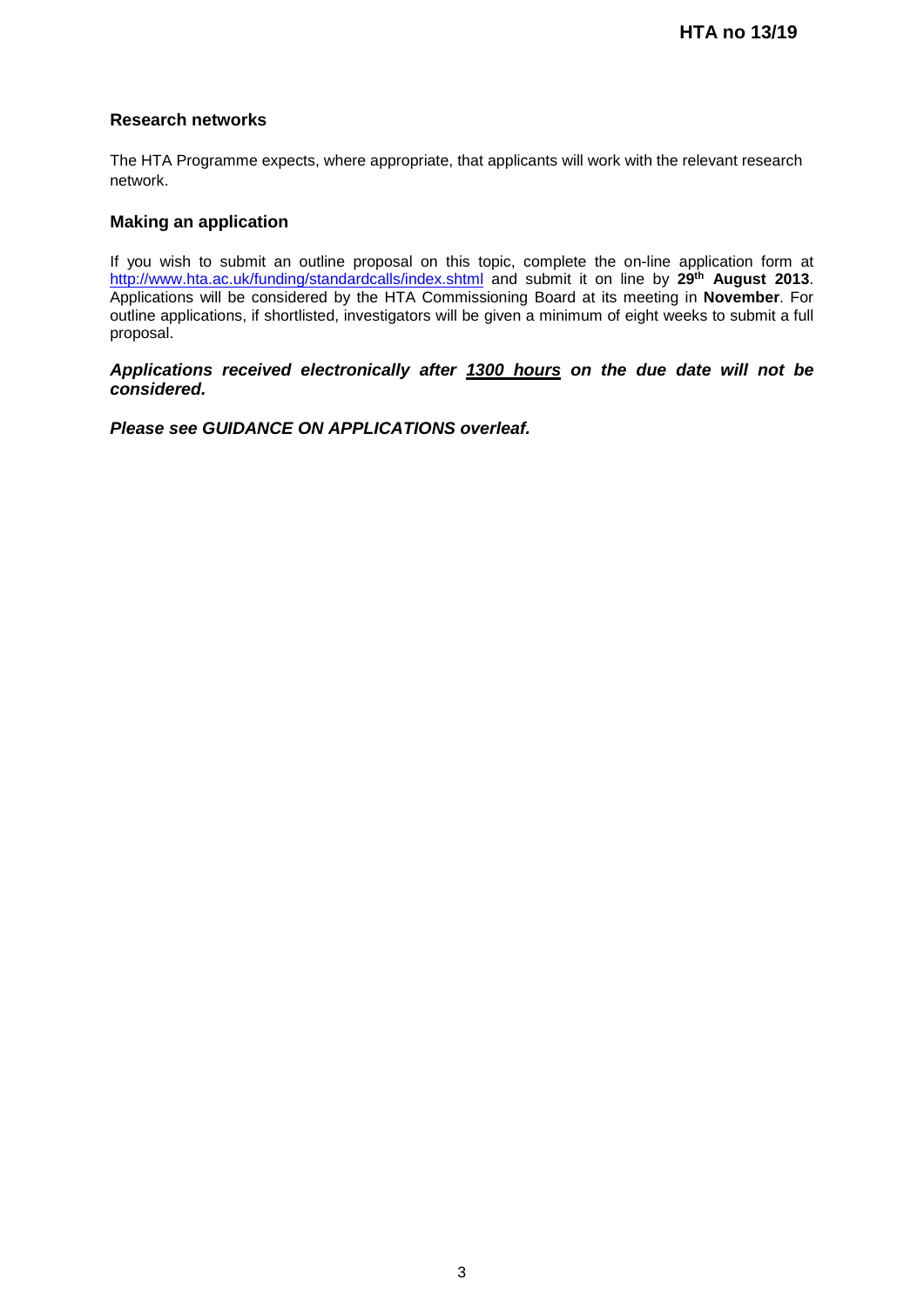## **Guidance on applications**

## **Required expertise**

HTA is a multidisciplinary enterprise. It needs to draw on the expertise and knowledge of clinicians and of those trained in health service research methodologies such as health economics, medical statistics, study design and qualitative approaches. The HTA Programme expects teams proposing randomised controlled trials to include input from an accredited clinical trials unit, or one with equivalent experience. Applicants are also expected to engage a qualified Trial Manager for appropriate projects. A commitment to team working must be shown and applicants may wish to consider a collaborative approach between several institutions.

## **Public involvement in research**

The HTA Programme recognises the benefit of increasing active involvement of members of the public in research and would like to support research projects appropriately. The HTA Programme encourages applicants to consider *how* the scientific quality, feasibility or practicality of their proposal *could* be improved by involving members of the public. Examples of how this has been done for health technology assessment projects can be found at [http://www.hta.ac.uk/PPIguidance/.](http://www.hta.ac.uk/PPIguidance/) Research teams wishing to involve members of the public should include in their application: the aims of active involvement in this project; a description of the members of the public (to be) involved; a description of the methods of involvement; and an appropriate budget. Applications that involve members of the public will not, for that reason alone, be favoured over proposals that do not but it is hoped that the involvement of members of the public will improve the quality of the application.

## **Outcomes**

Wherever possible, the results of HTA should provide information about the effectiveness and costeffectiveness of care provided in its usual clinical setting and for the diverse subjects who would be eligible for the interventions under study. The endpoints of interest will in most cases include disease specific measures, health related quality of life and costs (directly and indirectly related to patient management). Wherever possible, these measurements should be made by individuals who are unaware of the treatment allocation of the subjects they are assessing. We encourage applicants to involve users of health care in the preparation of their proposal, for instance in selecting patientoriented outcomes. Where established Core Outcomes exist they should be included amongst the list of outcomes unless there is good reason to do otherwise. Please see The COMET Initiative website at [www.comet-initiative.org](http://www.comet-initiative.org/) to identify whether Core Outcomes have been established. A period of follow up should be undertaken which is sufficient to ensure that a wider range of effects are identified other than those which are evident immediately after treatment. These factors should guide applicants in their choice of subjects, settings and measurements made.

#### **Sample size**

A formal estimate should be made of the number of subjects required to show important differences in the chosen primary outcome measure. Justification of this estimate will be expected in the application.

## **Communication**

Communication of the results of research to decision makers in the NHS is central to the HTA Programme. Successful applicants will be required to submit a single final report for publication by the HTA Programme. They are also required to seek peer-reviewed publication of their results elsewhere and may also be asked to support NETSCC, HTA in further efforts to ensure that results are readily available to all relevant parties in the NHS. Where findings demonstrate continuing uncertainty, these should be highlighted as areas for further research.